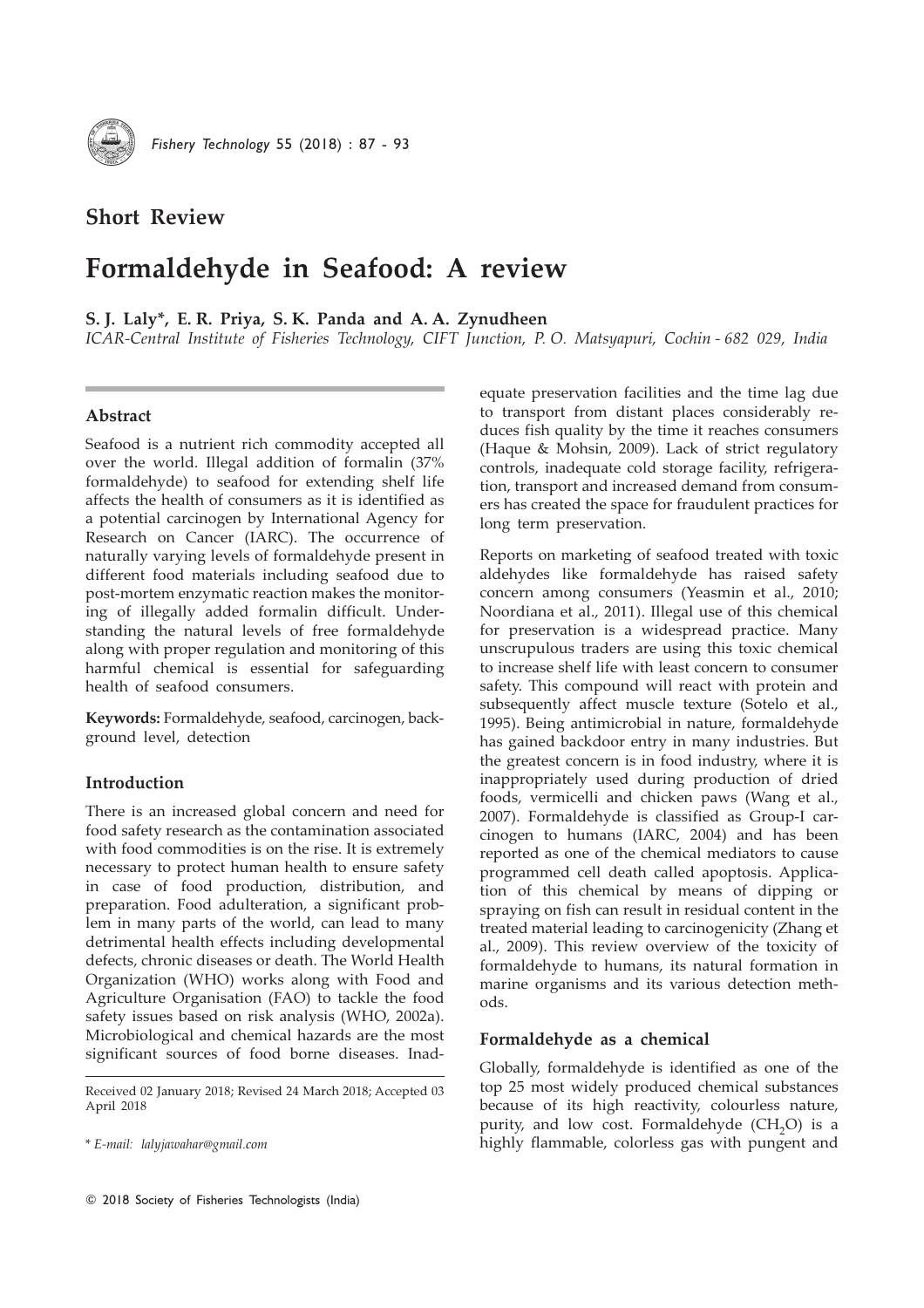irritating odour and is normally commercially sold as 30 – 50% (by weight) aqueous solutions with a Chemical Abstract Service (CAS) No of 50-00-0 (WHO, 2002b). Aqueous solutions of formaldehyde usually contain 7 to 8% methanol as the stabilizing agent in addition to various metabolic impurities. It is a highly reactive chemical which can undergo quick polymerization. It is also known as methanal, methylene oxide, oxymethylene, methyl aldehyde, oxomethane, and formic aldehyde (Norliana et al., 2009). The other trade names of formaldehyde include Formol, Fannoform, Lysoform, Morbicid acid and Superlysoform. It can decompose at a temperature above 150°C. It readily dissolves in water, alcohol and other polar solvents. In the case of aqueous solutions, it exists as methylene glycol, polyoxymethylene and hemiformals (WHO, 2002b).

Pure form of formaldehyde is not available commercially. Formalin, a solution of 37% formaldehyde gas dissolved in water is the most common form of solution. Formaldehyde is marketed as trioxane  $[{\rm (CH, O)}_3]$  and paraformaldehyde, a polymer with 8–100 units of formaldehyde in solid form. The chemical characteristics of this compound, particularly its germicidal activity, make it a product of extensive industrial applicability. The physical and chemical characteristics are given in Table 1.

### Industrial usage of formaldehyde

Commercially, formaldehyde is produced from methanol. It is a widely used chemical in the production of phenolic polymers such as urea formaldehyde resin, phenolic formaldehyde resin, pentaerithritol etc. In fertilizer production industries

it is used as a preservative and disinfectant (WHO, 2002b). In hospitals and anatomical laboratories it is used as a fixative for biological specimens. It finds applications as a wood preservative, a disinfectant in agriculture and in paper pulp producing industries (WHO, 2002b) perfume and cosmetics industry etc. It is a chemical compound that is most widely used in hair products to alter the protein structure of the hair and provide smoothening effect.

In case of food industry it is used as a bacteriostatic agent in cheese preparation (IARC, 1995) in sugar industry (Wilbur et al., 1999), and as a food additive in caviar preparation in Scandinavian countries (WHO, 2002b). Formalin is used as a controller of external parasites in case of cultured fish. In hatcheries it is used as a fungal controller, especially to control aquatic fungi (Saprolegniaceae). Formalin is an approved aquaculture drug as per USFDA for the control of parasites and fungi in marine fish farming. A routine treatment concentration of formalin ranging from  $15-250$  mg  $L^{-1}$  for control of protozoan and trematodes on fish and shrimp and up to 2000 mg  $L^{-1}$  is used for fungal control on fish eggs (Jung et al., 2001). Its usage is not permitted for aquaculture in Australia, Europe and Japan due to its carcinogenic effect.

## Toxic effects in humans

Formaldehyde is an essential metabolic intermediate formed in all cells during the metabolism of amino acids such as serine, glycine, methionine and choline. However, formaldehyde is a highly toxic substance having human carcinogenicity. Chronic inhalation can result in respiratory symptoms and

| Property                                                 | Range of reported values                  |
|----------------------------------------------------------|-------------------------------------------|
| Relative molecular mass (Dalton)                         | 30.03                                     |
| Melting point $(^{\circ}C)$                              | $-118$ to $-92$                           |
| Boiling point ( ${}^{\circ}C$ , at 101.3 kPa)            | $-21$ to $-19$                            |
| Vapour pressure (calculated) (Pa, at $25^{\circ}$ C)     | 516 000                                   |
| Water solubility (mg L-1, at $25^{\circ}$ C)             | 400 000-550 000                           |
| Henry's law constant (Pa. m3 moL-1, at $25^{\circ}$ C)   | $2.2 \times 10^{-2} - 3.4 \times 10^{-2}$ |
| Log octanol/water partition coefficient (log Kow)        | $-0.75$ to $0.35$                         |
| Log organic carbon/water partition coefficient (log Koc) | $0.70 - 1.57$                             |
| Conversion factor                                        | 1 ppm = 1.2 mg m <sup>-3</sup>            |

\*WHO (2002b)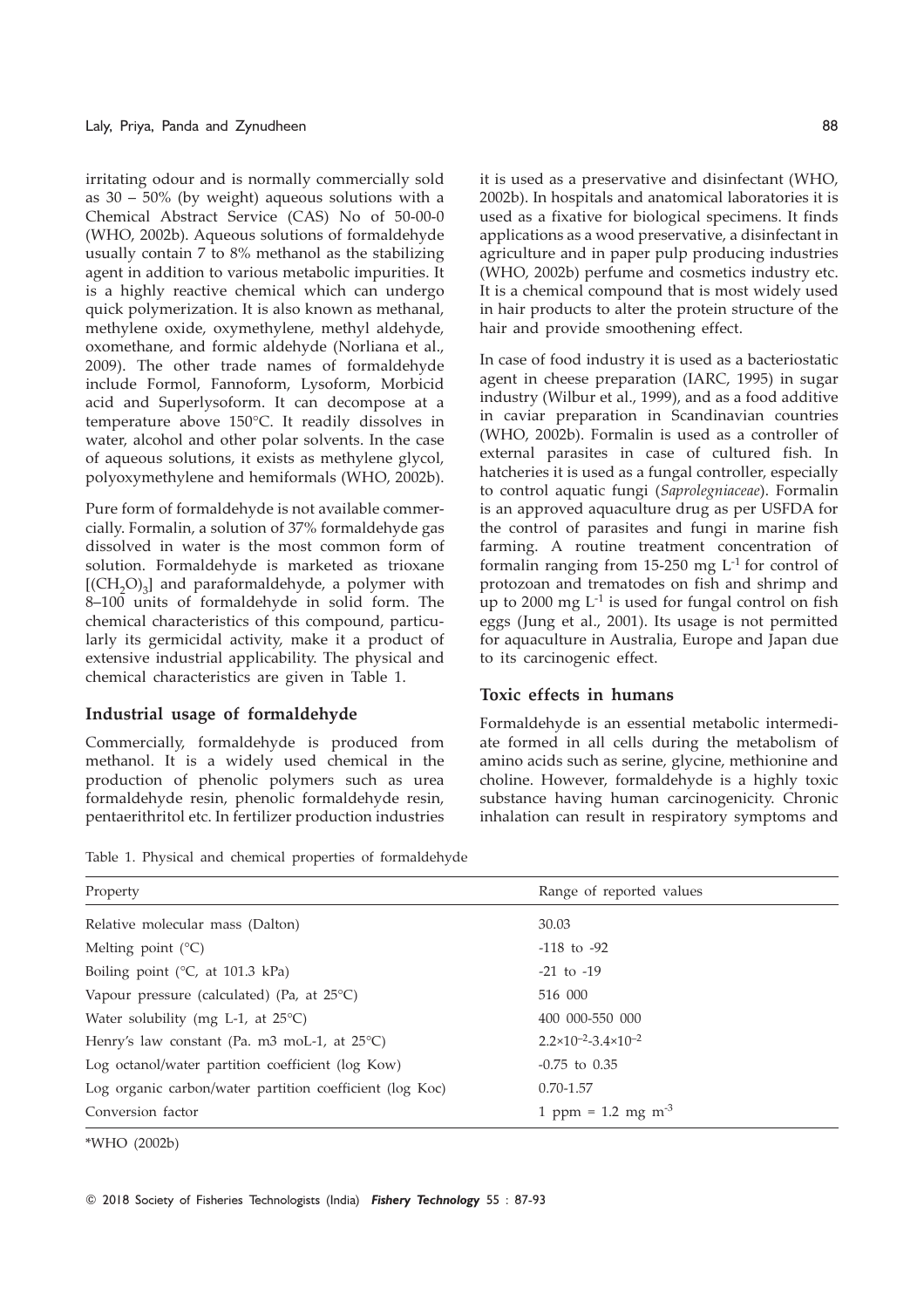irritation of eyes, nose and throat (Zhang et al., 2008). Increased exposure of this chemical can increase the risk of cancers in pharynx, nasopharynx, and brain, as well as dermatitis and allergic reactions. Ingestion of 30 ml of formalin has been reported to cause death in an adult human being. Ingestion may cause corrosive injury to the gastrointestinal mucosa with nausea, vomiting, pain, bleeding and perforation. These injuries are most pronounced in the pharyngeal mucosa, epiglottis and esophagus. Systemic effects include metabolic acidosis, Central Nervous System depression and coma, respiratory distress, renal failure and associated cancer and tumor development (Wooster et al., 2005).

During inhalation, formaldehyde can get deposited and absorbed in the upper respiratory tract. For a long period formaldehyde was considered as a potential human carcinogen (Group 2A) based on experimental studies and evidences. In June 2004 International Agency for Research on Cancer (IARC) reclassified it as a human carcinogen (Group 1) based on the evidence of nasopharyngeal cancer in humans (Bosetti et al., 2008). Those who are engaged in spraying or injecting formalin for long period of time will have health complications such as blindness, asthma and lung cancer (Hossain, 2011). The metabolism of formaldehyde in the body is rapid. The metabolic process is catalysed by glutathionedependent formaldehyde dehydrogenase (alcohol dehydrogenase 5, ADH5) and S-formyl-glutathione hydrolase which results in the formation of formic acid. Formic acid can be incorporated through methyl group into nucleic acids and proteins and is either excreted out in urine or oxidized to form carbon dioxide and will be exhaled out. Formaldehyde of both exogenous and endogenous origin can enters the formaldehyde dehyderogenase metabolism and will be eliminated.

The added formaldehyde content in fish will decrease during storage due to loss along with ice melt water, but cannot be fully removed (Sanyal et al., 2017). A significant reduction in content of formaldehyde during ice storage of treated Indian mackerel is reported (Laly et al., 2017). Increase in TCA soluble proteins during storage of treated fishes was reported previously indicating the protein degradation effect of formaldehyde (Sanyal et al., 2017). A health risk assessment on formaldehyde contaminated fish consumption was reported by Siti et al. (2013). The short term health effects of formaldehyde exposure is well known, but the potential health effects due to lower levels of long term consumption is less known (Goon et al., 2014).

As per the United States Environmental Protection Agency (USEPA) the maximum daily dose reference (RfD) is 0.2 mg kg-1 body weight. European Food Safety Authority or EFSA (2014) recommends a oral exposure to formaldehyde as 100 mg formaldehyde per day, corresponding to 1.7 and 1.4 mg  $kg^{-1}$  bw per day for 60 kg and 70 kg respectively in humans. The estimated average dietary exposure is about 11 mg kg-1 food per person per day (Agence Francaise de Securite Sanitaire des Aliments (AFSSA), 2004). Values of 60 mg  $kg^{-1}$  for fishes under family of Gadidae and  $10$  mg  $\text{kg}^{-1}$  for crustaceans were proposed by Italian Ministry of Health in 1985 (Bianchi et al., 2007). As per Yasuhara & Shibamoto (1995), formaldehyde in the range of 10-20 mg  $kg^{-1}$ in fish cannot be considered as palatable for humans. In the Malaysian Food Regulations 1985, Regulation 148 and 159 (2006), only smoked fish and meat are permitted for formaldehyde absorption while processing and it should not exceed  $5 \text{ mg kg}^{-1}$ .

## Background levels of formaldehyde in seafood

Endogenous formation of formaldehyde occurs in many food items. The occurrence of naturally high levels of formaldehyde in fish can complicate the accurate process of detection of illegally added one. Background levels of formaldehyde are highly variable based on developmental stages and environmental factors and it can range from 0.1-0.3 mg  $kg<sup>-1</sup>$  in milk to over 200 mg  $kg<sup>-1</sup>$  in some fish species (EFSA, 2014). Trimethylamine oxide is an important natural constituent in marine fish muscle which acts as the natural source of formaldehyde and is responsible for the fluctuating formaldehyde concentration in different fish species (Bianchi et al., 2005). The post-mortem formation of formaldehyde in fish is the result of the reduction of trimethylamine-N-oxide to formaldehyde and dimethylamine by trimethylamine-N-oxide demethylase (TMAOase) (Badii & Howell, 2002; Leelapongawattana et al., 2005) which increases with storage. Trimethylamine dehydrogenase (TMADH) from Methylophilus methylotrophus bacteria can catalyzes the oxidative demethylation of trimethylamine to dimethylamine and formaldehyde (Jang et al., 1999). TMADH is an iron-sulfur containing flavor protein. Due to subsequent conversion by reaction with proteins, nucleic acids, free amino acids, amines, nucleotides etc, high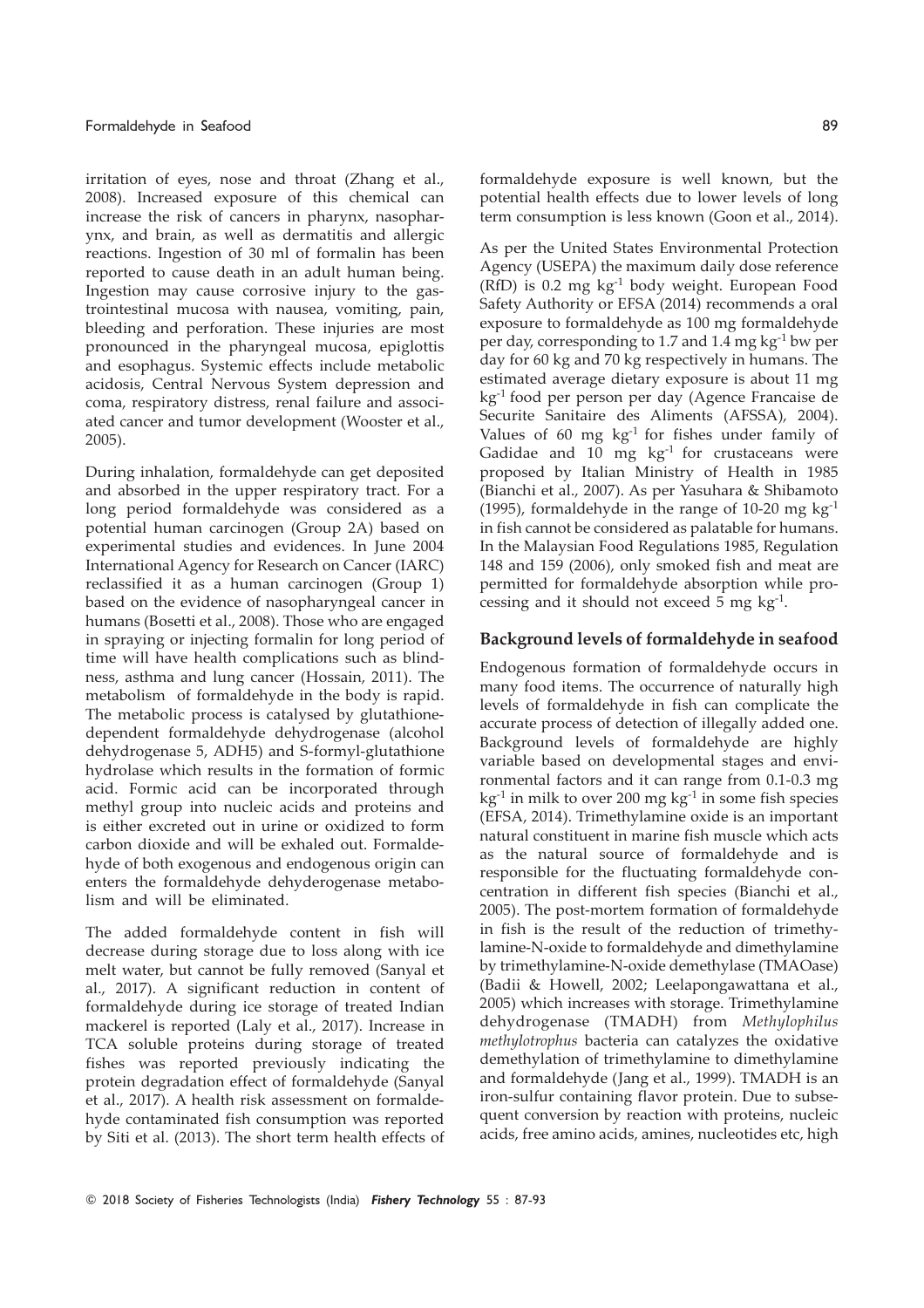levels of formaldehyde do not accumulate in the meat (Tsuda et al., 1988). The formation of formaldehyde depends upon time and temperature of frozen storage and it can result in muscle toughening, lower acceptability and functionality.

Post-mortem formation of formaldehyde is reported in case of cod (Gadus macrocephalus), alaska pollock (Theragra chalcogramma), blue shrimp (Penaeus stylirostris) and pacific shrimp (Pandalus jordani) (Amano & Yamada, 1964; Flores & Crawford, 1973; Hose & Lightner, 1980). Formation of endogenous formaldehyde in the range of  $0.1 - 31.8$  mg kg<sup>-1</sup> were reported in eel (Anguilla japonica) (Ueno et al., 1984), striped bass (Morone saxatilis) (Xu & Rogers, 1955), banana shrimp (Peanaeus merguiensis) (Yamagata & Low, 1995) and Nile tilapia (Tilapia niloticus) (Xu & Rogers, 1995). Increase of formaldehyde during frozen storage of whole lizard fish was reported by Benjakul (2004). The natural formation of formalin during post mortem is reported to be much lower in freshwater fish compared to marine fish (Jaman, 2013). While Sanyal et al. (2017) reported a formaldehyde content of 0.066 mg  $kg<sup>-1</sup>$  on  $14<sup>th</sup>$  day of ice storage of Cirrhinus mrigala. The background levels of formaldehyde in seafood as per the available reports are given in Table 2.

Rehbein et al. (1987) distinguished formaldehyde bonding type in fishes as 'free', 'bound' and 'total'. The free form of formaldehyde is having toxicological importance (Bechmann, 1998). The bound form of formaldehyde can result in protein aggregation, insolubilization, changes in conformational and

Table 2. Background levels of formaldehyde in seafood

functional properties (Benjakul et al., 2004). Chanarat & Benjakul (2013) reconfirmed the increase in free formaldehyde in lizard fish during extended ice storage and further reported that large amount of formaldehyde get bound to proteins tightly and comparatively lower amount is present in free form. Jaafar et al. (2013) reported that formaldehyde content in all marine fish are influenced by various factors such as the amount of dark muscle, the amount of substrate, cofactors, temperature, storage time and the degree of combination of the flesh.

Chung & Chan (2009) reported the levels of TMAO, TMA, DMA and formaldehyde in 266 different fishes traded in Hong Kong, China and found their presence in three fish species of Harpadon nehereus, Saurida elongata and Saurida tumbil, belongs to the family of Synodontidae (Lizard fishes) and subfamily Harpadontinae. Joshi et al. (2015) reported formaldehyde content in selected fish from the wet markets of Kathmandu valley. Immaculate & Jamila (2018) reported formaldehyde content in immediately iced and delayed (for 7 h) iced fishes of commercial importance such as Chirocentrus dorab, Arius jella, Trachinocephalus myops, Cephalopholis forosa, Sillago sihama, Lates calcarifer and Lutjanus malabaricus. It was in the range of 0.001 - 0.32 mg kg<sup>-1</sup> in iced fishes and is 10.64 - 18.75 mg kg<sup>-1</sup> in uniced.

#### Detection techniques

Different techniques are available for detection and quantification of formaldehyde in food materials. A

| Commodity                       | Formaldehyde<br>$(mg \text{ kg}^{-1})$ | Methodology  | References                                |
|---------------------------------|----------------------------------------|--------------|-------------------------------------------|
| Marine fish                     | $2.38 - 2.95$                          | Colorimetric | Siti et al. (2013)                        |
| Frozen cod                      | 20                                     | Colorimetric | Möhler and Denbsky (1970)                 |
| Shrimp                          | $0.39 - 1.44$                          | <b>HPLC</b>  | Rehbein (1987), Radford and Dalsis (1982) |
| Crustaceans                     | $1 - 60$                               | Colorimetric | Cantoni, Milva, and Bazzani (1987)        |
| Fish                            | $1-98$                                 |              | WHO (2002b)                               |
| Dried squid                     | 35.3                                   | <b>HPLC</b>  | Jianrong et al. (2007)                    |
| Squid                           | 19.3/26.6                              | GC/HPLC      | Tai-Sheng et al. (2013)                   |
| Fish/shellfish                  | $0.33 - 16$                            | <b>HPLC</b>  | Wahed et al. (2016)                       |
| Fish                            | $6.5 - 293$                            |              | EFSA (2014)                               |
| Bombay duck (Harpodon nehereus) | $4.7 - 45.3$                           | Colorimetric | Ting et al., (2005)                       |
| Squid (muscle)                  | 10.7-19.7                              | <b>HPLC</b>  | Li et al., (2007)                         |
|                                 |                                        |              |                                           |

© 2018 Society of Fisheries Technologists (India) Fishery Technology 55 : 87-93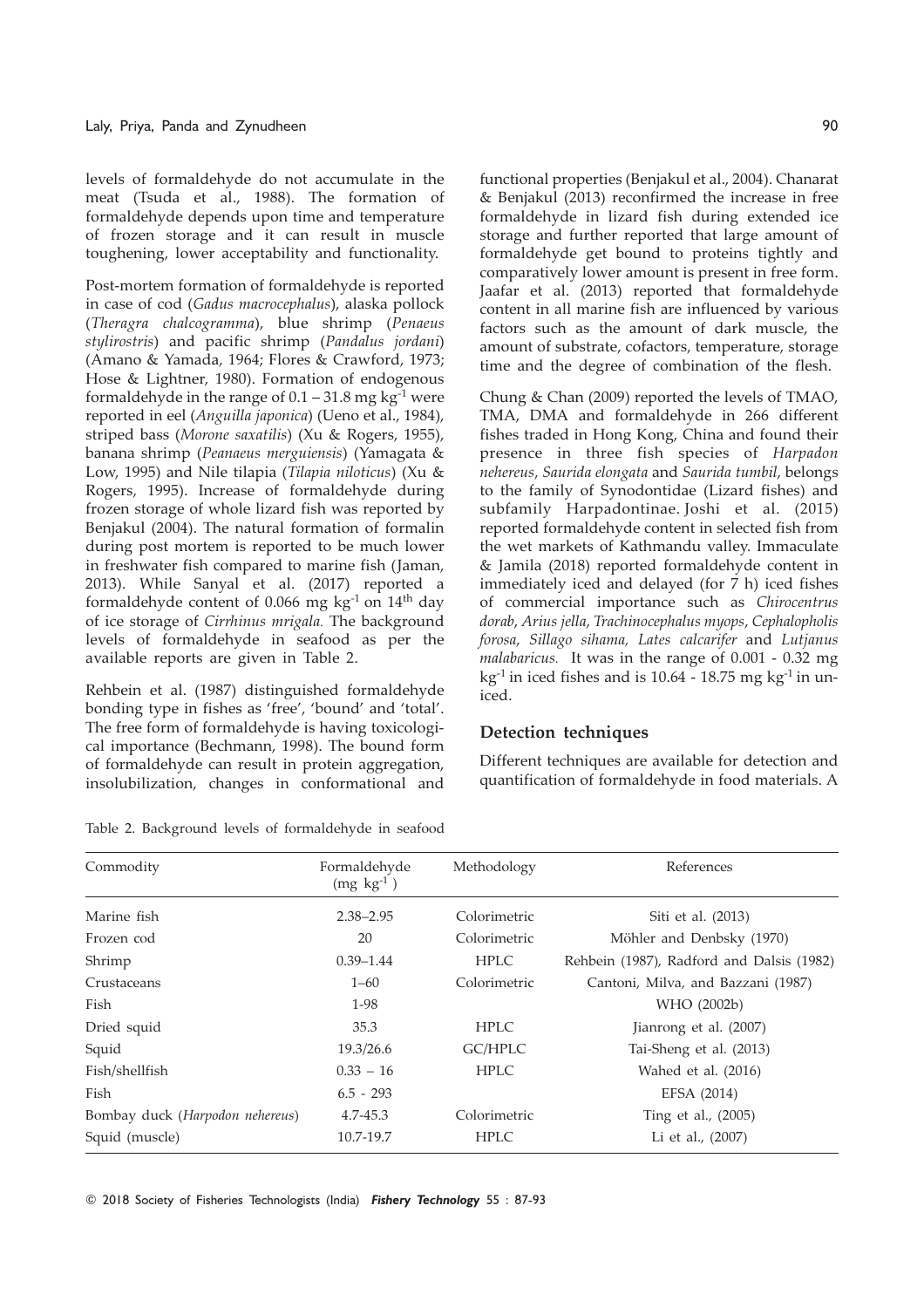spectrophotometric method proposed by Nash (1953) is the reaction between acetylacetone, ammonia and formaldehyde to form 3,5-diacetyl-1,4 dihydrotoludine is the basis of Hantzch reaction and is the principle of spectrophotometric reaction by Nash (1953). But this procedure needs long reaction time and cannot be simply adopted for an automatic analysis. Other colorimetric methods are based on 4-Amino-3-hydrazino-5-mercapto-1,2,4-triazol (AHMT), pararosaniline, 3-methyl-2 benzothiazolonehydrazone (MBTH) and chromotropic acid etc., but the colourimetric methods in general are relatively slow and less sensitive (Indang et al., 2009).

Chromatographic methods such as High Performance Liquid Chromatography (HPLC) method having better selectivity, precision and accuracy was proposed by Li et al. (2007) for detection of formaldehyde in squid products. Bianchi et al., (2005) evaluated formaldehyde content in different fish products using a Solid Phase Micro Extraction-Gas chromatography Mass spectrometry (SPME-GC-MS) method based on fiber derivatisation with pentaflurobenzyl hydroxyl amine hydrochloride. Wahed et al. (2016) reported an in-house validated HPLC method for determination of formaldehyde in food and feed. Bhowmik et al. (2017) reported the formaldehyde content in wet marketed fish by HPLC method. Biosensors based on electrochemical transducer have the advantage of being economic and fast response. Biosensors for determining formaldehyde level have been developed based on cells (Korpan et al., 2000), or alcohol oxidase enzyme (Dzadevych et al., 2001) or formaldehyde dehydrogenase (Herschkovitz et al., 2000). New and efficient electronic nose technology is a promising method for seafood quality evaluation and formaldehyde level is reported (Zhang et al., 2009). An electrochemical biosensor for foramdehyde detection in fish is also reported (Aini et al., 2016).

### Conclusion

Illegal addition of carcinogenic formaldehyde to food materials including seafood is matter of serious concern to public health. It can also be produced endogenously in range of food materials and in case of seafood the enzymatic action of trimethylamine-N-oxidase results the endogenous origin of formaldehyde. The free form of formaldehyde is of potential toxicological importance, whereas the binding of formaldehyde within the tissue protein affects the characteristics and textural qualities of food concerned. High levels of endogenous formaldehyde complicate the detection of illegally added one. So the background level of free formaldehyde in different varieties of seafood should be investigated, proper regulation and monitoring should be put in place to control the use of this harmful chemical in food applications.

#### Acknowledgement

The authors are grateful to the Director, ICAR-Central Institute of Fisheries Technology, Cochin, for the constant support and encouragement.

#### References

- Agence Française de Sécurité Sanitaire des Aliments (AFSSA) (2004) Evaluation des risques liés à l'utilisation du formaldehyde en alimentation animale [internet], January 2004. Maisons-Alfort, Paris (France). Available from: http://www.afssa.fr/ Documents/ALAN-Raformaldehyde.pdf/
- Aini, B. N., Siddiquee, S. and Ampon, K. (2016) Development of Formaldehyde Biosensor for Determination of Formalin in Fish Samples; Malabar Red Snapper (Lutjanus malabaricus) and Longtail Tuna (Thunnus tonggol). Biosensors. 6(32). doi:10.3390/ bios6030032
- Amano, K. and Yamada, K. (1964) A biological formation of formaldehyde in the musce tissue of gadoid fish. Bull. Japan Soc. Sci. Fish. 30: 430-435
- Baddii, F. and Howell, N. K. (2001) A comparison of biochemical changes in cod (Gadus morhua) and haddock (Melanogrammus aeglefinus) during frozen storage. J. Sci. Food Agric. 81: 1-11
- Bechmann, I. E. (1998) Comparison of the formaldehyde content found in boiled and raw mince of frozen saithe using different analytical method LWT - Food Sci. Technol. 31(5): 449-453
- Benjakul, S., Visessanguan, W., Tueksuban, J. and Tanaka, M. (2004) Effect of some protein additives on proteolysis and gel forming ability of lizard fish (Saurida tumbil). Food Hydrocoll. 18(3): 395-401
- Bhowmik, S., Begum, M., Hossain, M. A., Rahman, M. and Nowsad Alam, A. K. M. (2017) Determination of formaldehyde in wet marketed fish by HPLC analysis: A negligible concern for fish and food safety in Bangladesh. Egypt. J. Aquat. Res. 43: 245-248
- Bianchi, F., Careri, M., Corradini, C., Musci, M. and Mangia, A. (2007) Innovative method for ultratrace determination of formaldehyde in frozen fish: SPME extraction and GC-ITMS/MS analysis. Curr. Anal. Chem. 1: 129-134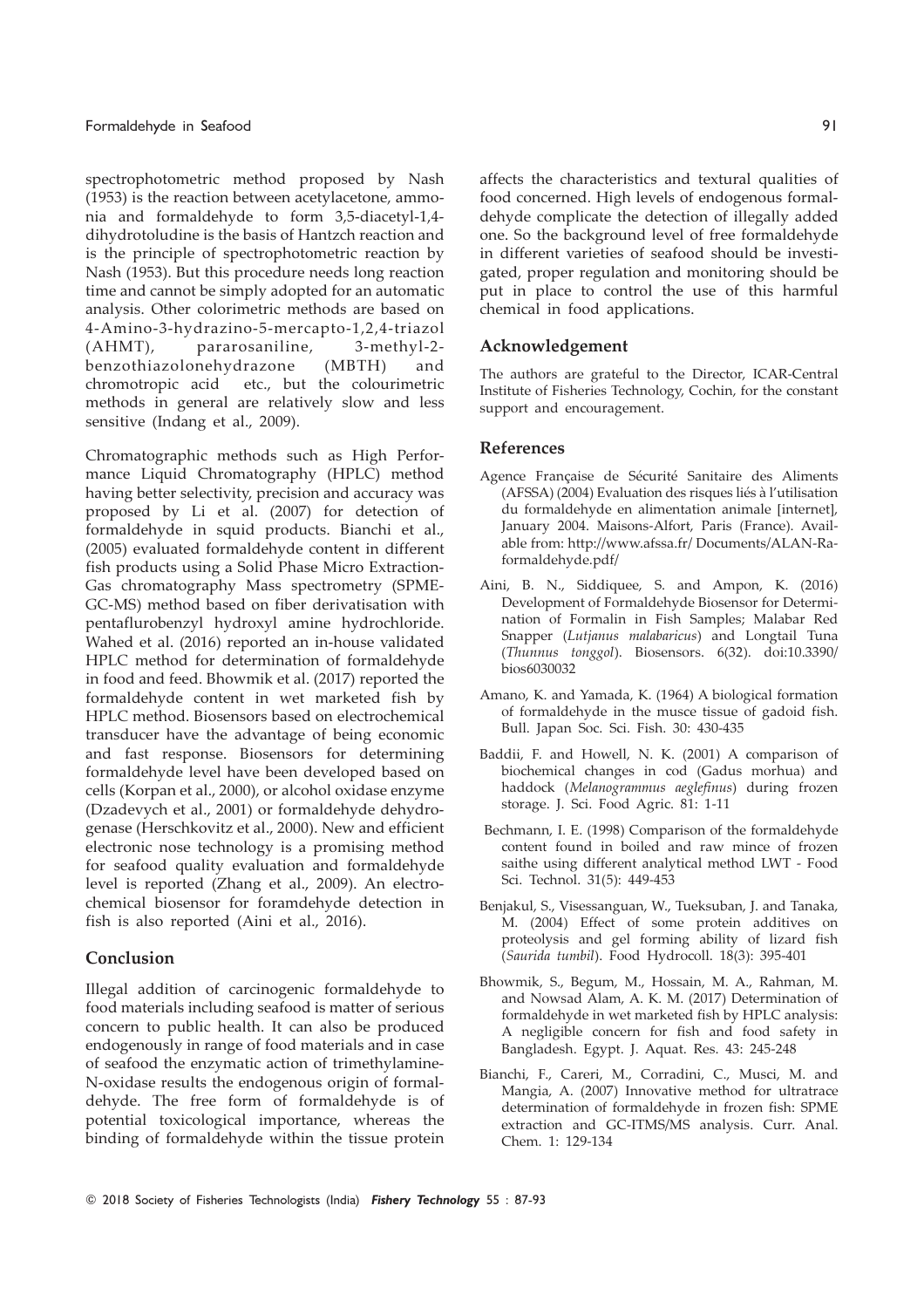#### Laly, Priya, Panda and Zynudheen 62 and 200 and 200 and 200 and 200 and 200 and 200 and 200 and 200 and 200 and 200 and 200 and 200 and 200 and 200 and 200 and 200 and 200 and 200 and 200 and 200 and 200 and 200 and 200 an

- Bosetti, C., Mclaughlin, J. K., Tarone, R. E., Pira, E. and La Vecchia, C. (2008) Formaldehyde and cancer risk: A quantitative review of cohort studies through 2006. Ann. Oncol. 19: 29-43
- Cantoni, C., Milva, E. and Bazzani, M. (1987) Formaldehyde content in foods of animal origin. Industrie Alimentari, 26(2): 123-126
- Chung, S. W. C. and Chan, B. T. P. (2009) Trimethylamine oxide, dimethylamine, trimethylamine and formaldehyde levels in main traded fish species in Hong Kong, Food Addit. Contam. Part B Surveill. 2(1): 44-51
- Chanarat, S. and Benjakul, S. (2013) Effect of formaldehyde on protein cross linking and gel forming ability of surimi from lizard fish induced by microbial transglutaminase, Food Hydrocoll. 30: 704-711
- Dzyadevych, S. V., Arkhypova, Y. I., Korpan, A. V., Elskaya, A. V., Soldatkin, A. P., Jaffrezic-Renault, N. and Martlet, C. (2001) Conductometric formaldehdye sensitive biosensor with specifically adapted analytical characteristics. Annal. Chim. Acta. 445: 47-55
- EFSA (2014) European Food Safety Authority Endogenous formaldehyde turnover in humans compared with exogenous contribution from food sources. EFSA J. 12(2): 3550, 11 pp
- Flores, S. C. and Crawford, D. L. (1973) Postmortem quality changes in iced pacific shrimp (Pandalus jordani). J. Food Sci. 38: 575-579
- Goon, S., Bipasha, M. S., Islam, M. S. (2014) Fish Marketing Status with Formalin Treatment in Bangladesh. Int. J. Med. Sci. Public Health. 3(2): 95- 100
- Haque, E. and Mohsin, A. B. M. (2009) Intensity of Formalin use for consumable fish preservation in Dhaka city Bangladesh. J. Fish. Int. 4: 52-54
- Herschkovitz, Y., Eshkenazi, I., Campbell, C. E. and Rishpon, J. (2000) An electrochemical biosensor for formaldehyde. J. Electronanal. Chem. 491: 182-187
- Hose, J. E. and Lightner, D. V. (1980) Absence of formaldehyde residues in penaeid shrimp exposed to formalin. Aquaculture. 21: 197-201
- Hossain, M. M. (2011) Consumption in rural Bangladesh: Households, lifestyles, and identities. Academic dissertation presented to consumer economics unit, Department of economics and management, University of Helsinki, Finland
- IARC (1995) IARC monographs on the evaluation of carcinogenic risk of chemicals to humans: Wood dusts and formaldehyde. Vol. 62. World Health Organzation, Lyon, France
- IARC (2004) International Agency for Research on Cancer. Monographs on the evaluation of carcinogenic risks

to humans, International Agency for Research on Cancer, Lyon, France, Vol. 88

- Immaculate, J. and Jamila, P. (2018) Quality characteristics including formaldehyde content in selected Sea foods of Tuticorin, southeast coast of India. Int. Food Res. J. 25(1): 293-302
- Indang, M. N., Abdulamir, A. S., AbuBaker, A., Salleh, A. B., Lee, Y.H and Nor Azah, Y. (2009) A Review: Methods of Determination of Health-Endangering Formaldehyde in Diet. Res. J. Pharmacol. Res. 3(2): 31- 47
- Jaafar, R. M., Kuhn, J. A., Chettri, J. K. and Buchmann, K. (2013) Comparative efficacies of sodium percarbonate, peracetic acid, and formaldehyde for control of Ichthyobodonecator- an ectoparasitic flagellate from rainbow trout. ActaIchthyologica Et Piscatoria. 43(2): 139-143
- Jaman, N. (2013) Determination of formaldehyde by spectrophotometric method in some important freshwater and marine fishes – Ph. D Thesis, Mymensingh: Department of Fisheries Technology, Bangladesh Agricultural University
- Jang, M. H., Basran, J., Scrutton, N. S. and Hille, S. (1999) The Reaction of Trimethylamine Dehydrogenase with Trimethylamine. J. Biol. Chem. 274(19): 13147-13154
- Jianrong, Li, Junli, Zhu and Lifang, Ye (2007) Determination of formaldehyde in squid by high performance liquid chromatography. Asia Pac. J. Clin. Nutr. 16: 127- 130
- Joshi, R., Bhatta, R., Paudel P. N. and Kafle, B. K. (2015) Formaldehyde content of selected fish from the wet markets of Kathmandu valley. Int. Food Res. J. 22(4): 1434-1437
- Jung, S. H., Kim, J. W., Jeon, I. G. and Lee, Y. H. (2001) Formladehyde residues in formalin treated olive flounder (Paralichthys olivaceous), black rock fish (Sebastes schlegeli) and seawater. Aquaculture. 194: 253- 262
- Korpan, Y. I., Gonchar, M. V., Sibirny, A. A., Martelet, C., Elskaya, A. V., Gibson, T. D. and Solatkin, A. P. (2000) Development of highly selective and stable potentiometric sensors for formaldehyde determination. Biosens. Bioelectron. 15: 77-83
- Laly, S. J., Christy, J., Muhammed, S., Anupama, T. K. and Sankar, T. V. (2017) Retention of residual formaldehyde in treated Indian mackerel (Rastrelliger kanagurta) under iced storage and related food safety concern. Indian J. Fish. 64(4): 87-93
- Leelapongwattana, K., Benjakul, S., Visessanguan, W. and Howell, N. K. (2005) Physicochemical and biochemical changes during frozen storage of minced flesh of lizardfish (Saurida micropectoralis). Food Chem. 90: 141-150
- © 2018 Society of Fisheries Technologists (India) Fishery Technology 55 : 87-93